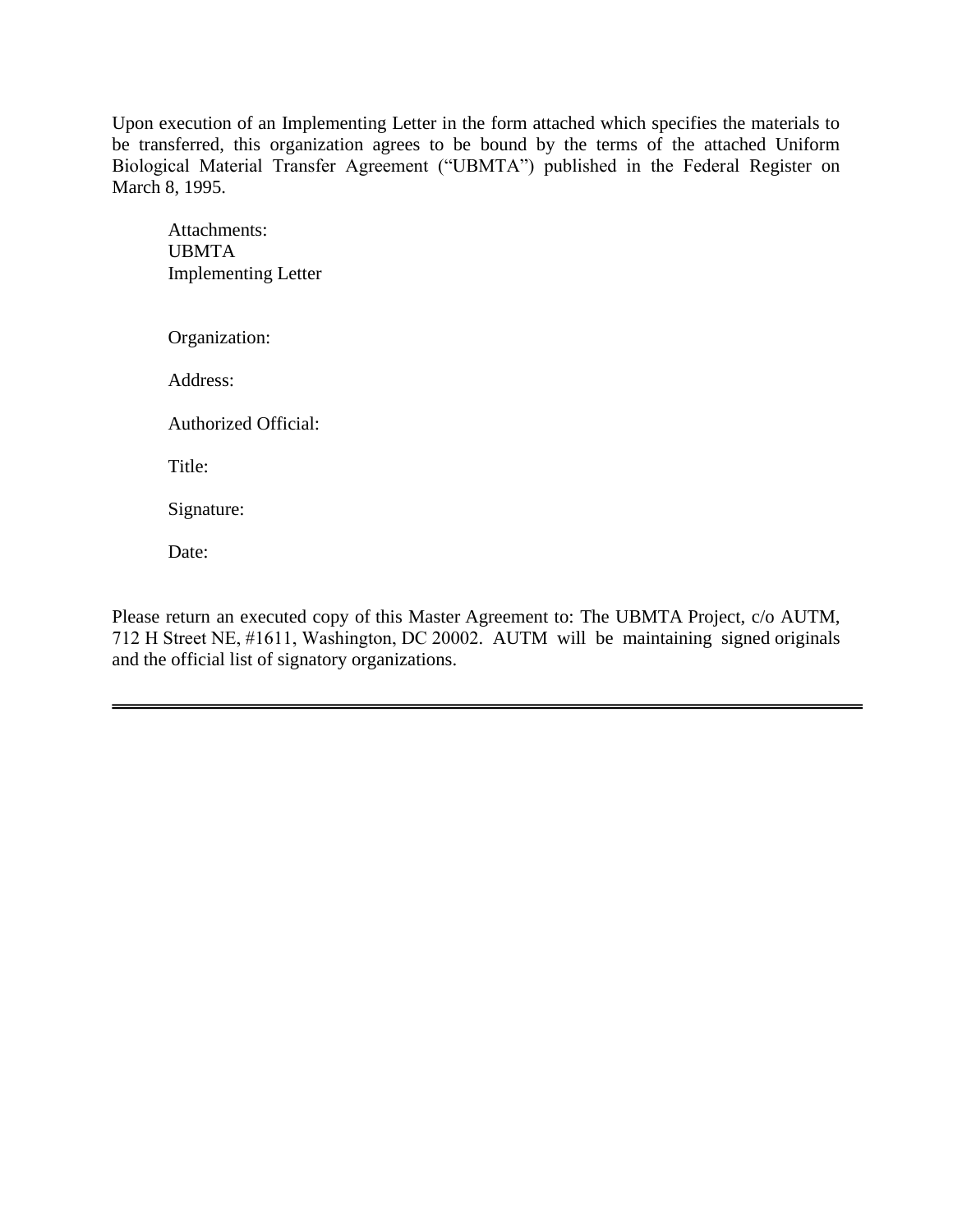## **The Uniform Biological Material Transfer Agreement**

March 8, 1995

- I. Definitions:
- 1. PROVIDER: Organization providing the ORIGINAL MATERIAL. The name and address of this party will be specified in an implementing letter.
- 2. PROVIDER SCIENTIST: The name and address of this party will be specified in an implementing letter.
- 3. RECIPIENT: Organization receiving the ORIGINAL MATERIAL. The name and address of this party will be specified in an implementing letter.
- 4. RECIPIENT SCIENTIST: The name and address of this party will be specified in an implementing letter.
- 5. ORIGINAL MATERIAL: The description of the material being transferred will be specified in an implementing letter.
- 6. MATERIAL: ORIGINAL MATERIAL, PROGENY, and UNMODIFIED DERIVATIVES. The MATERIAL shall not include: (a) MODIFICATIONS, or (b) other substances created by the RECIPIENT through the use of the MATERIAL which are not MODIFICATIONS, PROGENY, or UNMODIFIED DERIVATIVES.
- 7. PROGENY: Unmodified descendant from the MATERIAL, such as virus from virus, cell from cell, or organism from organism.
- 8. UNMODIFIED DERIVATIVES: Substances created by the RECIPIENT which constitute an unmodified functional subunit or product expressed by the ORIGINAL MATERIAL. Some examples include: subclones of unmodified cell lines, purified or fractionated subsets of the ORIGINAL MATERIAL, proteins expressed by DNA/RNA supplied by the PROVIDER, or monoclonal antibodies secreted by a hybridoma cell line.
- 9. MODIFICATIONS: Substances created by the RECIPIENT which contain/incorporate the MATERIAL.
- 10. COMMERCIAL PURPOSES: The sale, lease, license, or other transfer of the MATERIAL or MODIFICATIONS to a for-profit organization. COMMERCIAL PURPOSES shall also include uses of the MATERIAL or MODIFICATIONS by any organization, including RECIPIENT, to perform contract research, to screen compound libraries, to produce or manufacture products for general sale, or to conduct research activities that result in any sale, lease, license, or transfer of the MATERIAL or MODIFICATIONS to a for-profit organization. However, industrially sponsored academic research shall not be considered a use of the MATERIAL or MODIFICATIONS for COMMERCIAL PURPOSES per se, unless any of the above conditions of this definition are met.
- 11. NONPROFIT ORGANIZATION(S): A university or other institution of higher education or an organization of the type described in section  $501(c)(3)$  of the Internal Revenue Code of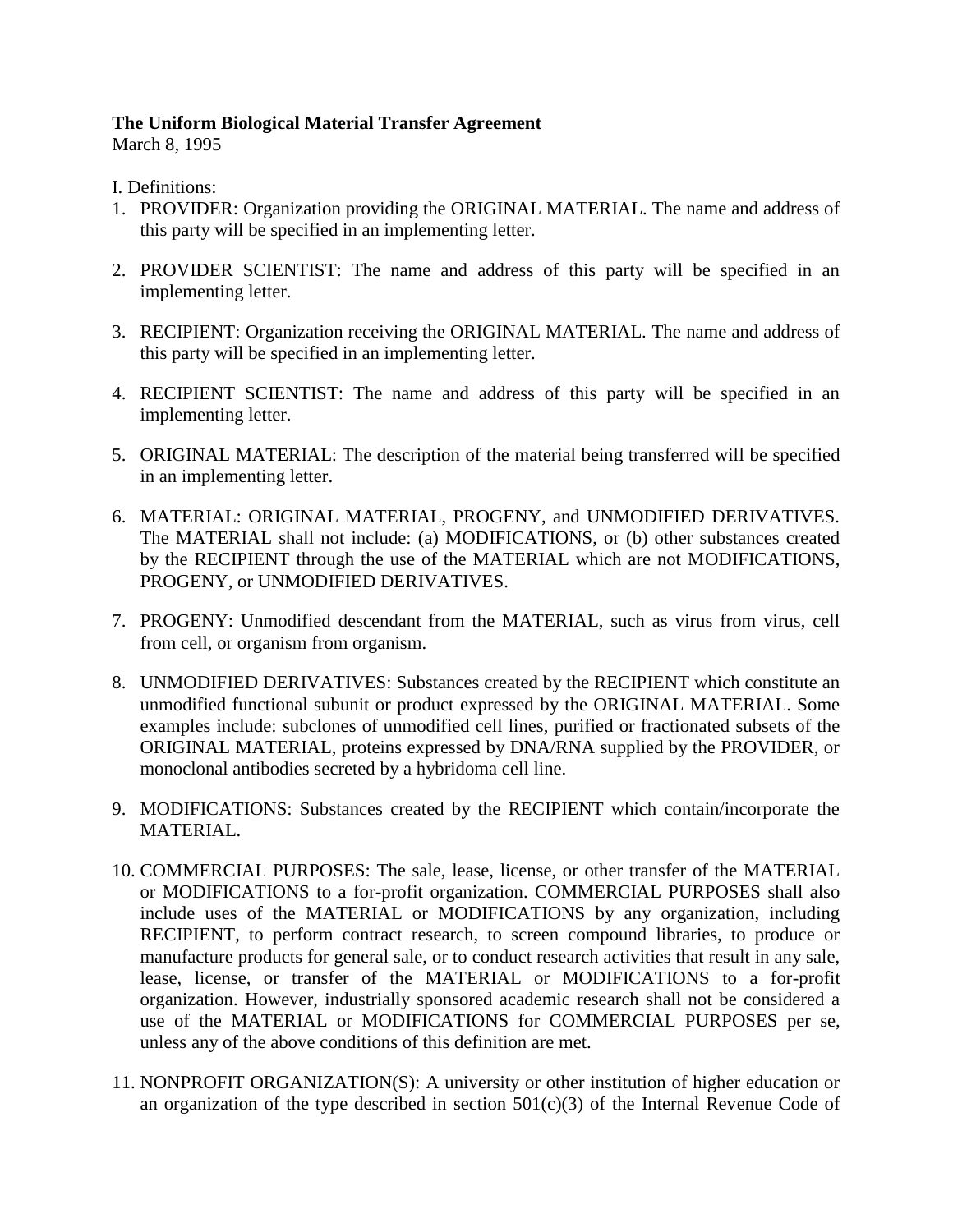1954 (26 U.S.C. 501(c)) and exempt from taxation under section 501(a) of the Internal Revenue Code (26 U.S.C. 501(a)) or any nonprofit scientific or educational organization qualified under a state nonprofit organization statute. As used herein, the term also includes government agencies.

II. Terms and Conditions of this Agreement:

- 1. The PROVIDER retains ownership of the MATERIAL, including any MATERIAL contained or incorporated in MODIFICATIONS.
- 2. The RECIPIENT retains ownership of: (a) MODIFICATIONS (except that, the PROVIDER retains ownership rights to the MATERIAL included therein), and (b) those substances created through the use of the MATERIAL or MODIFICATIONS, but which are not PROGENY, UNMODIFIED DERIVATIVES or MODIFICATIONS (i.e., do not contain the ORIGINAL MATERIAL, PROGENY, UNMODIFIED DERIVATIVES). If either 2 (a) or 2 (b) results from the collaborative efforts of the PROVIDER and the RECIPIENT, joint ownership may be negotiated.
- 3. The RECIPIENT and the RECIPIENT SCIENTIST agree that the MATERIAL:
	- a) is to be used solely for teaching and academic research purposes;
	- b) will not be used in human subjects, in clinical trials, or for diagnostic purposes involving human subjects without the written consent of the PROVIDER;
	- c) is to be used only at the RECIPIENT organization and only in the RECIPIENT SCIENTIST's laboratory under the direction of the RECIPIENT SCIENTIST or others working under his/her direct supervision; and
	- d) will not be transferred to anyone else within the RECIPIENT organization without the prior written consent of the PROVIDER.
- 4. The RECIPIENT and the RECIPIENT SCIENTIST agree to refer to the PROVIDER any request for the MATERIAL from anyone other than those persons working under the RECIPIENT SCIENTIST's direct supervision. To the extent supplies are available, the PROVIDER or the PROVIDER SCIENTIST agrees to make the MATERIAL available, under a separate implementing letter to this Agreement or other agreement having terms consistent with the terms of this Agreement, to other scientists (at least those at NONPROFIT ORGANIZATION(S)) who wish to replicate the RECIPIENT SCIENTIST's research; provided that such other scientists reimburse the PROVIDER for any costs relating to the preparation and distribution of the MATERIAL.

5.

a) The RECIPIENT and/or the RECIPIENT SCIENTIST shall have the right, without restriction, to distribute substances created by the RECIPIENT through the use of the ORIGINAL MATERIAL only if those substances are not PROGENY, UNMODIFIED DERIVATIVES, or MODIFICATIONS.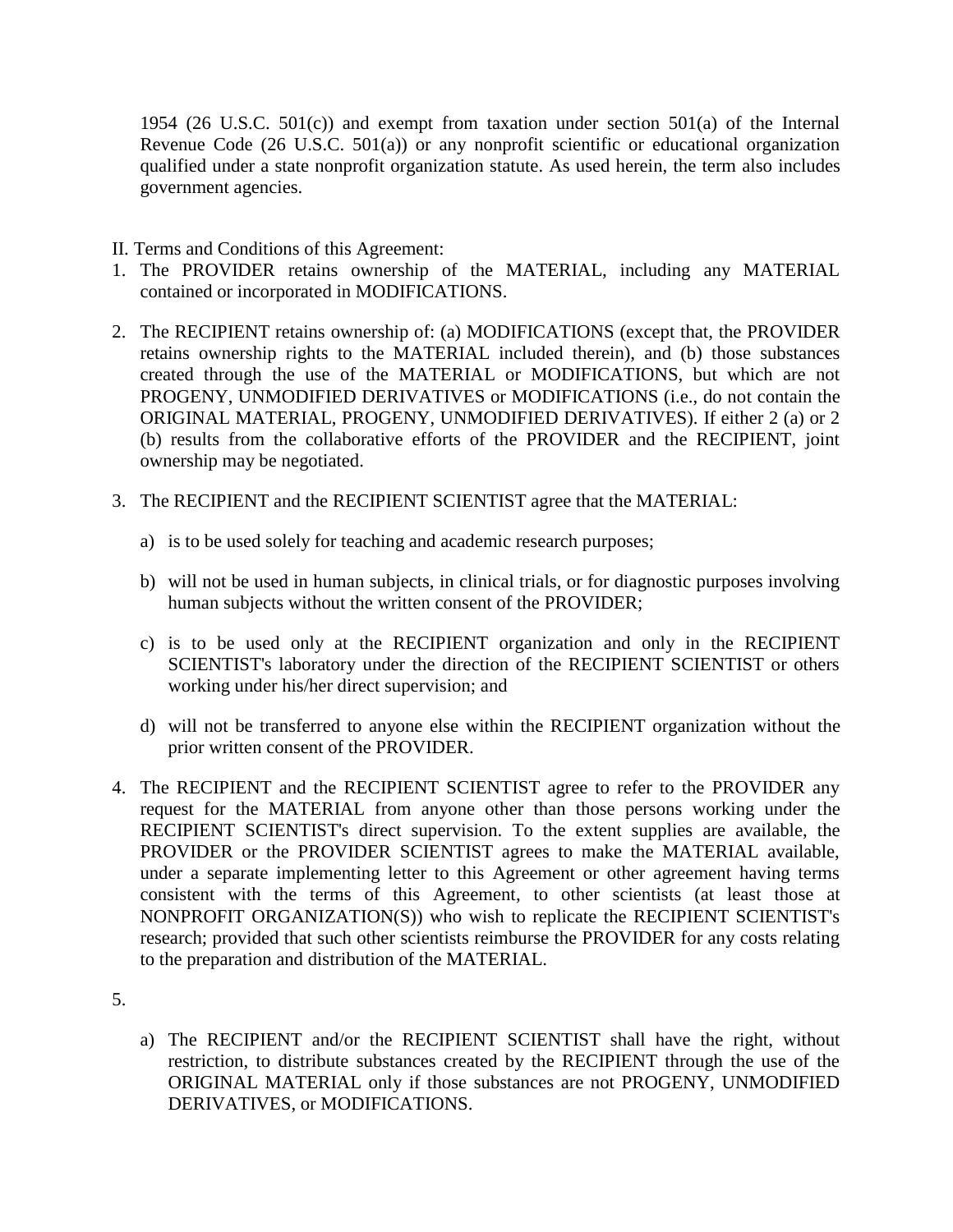- b) Under a separate implementing letter to this Agreement (or an agreement at least as protective of the PROVIDER's rights), the RECIPIENT may distribute MODIFICATIONS to NONPROFIT ORGANIZATION(S) for research and teaching purposes only.
- c) Without written consent from the PROVIDER, the RECIPIENT and/or the RECIPIENT SCIENTIST may NOT provide MODIFICATIONS for COMMERCIAL PURPOSES. It is recognized by the RECIPIENT that such COMMERCIAL PURPOSES may require a commercial license from the PROVIDER and the PROVIDER has no obligation to grant a commercial license to its ownership interest in the MATERIAL incorporated in the MODIFICATIONS. Nothing in this paragraph, however, shall prevent the RECIPIENT from granting commercial licenses under the RECIPIENT's intellectual property rights claiming such MODIFICATIONS, or methods of their manufacture or their use.
- 6. The RECIPIENT acknowledges that the MATERIAL is or may be the subject of a patent application. Except as provided in this Agreement, no express or implied licenses or other rights are provided to the RECIPIENT under any patents, patent applications, trade secrets or other proprietary rights of the PROVIDER, including any altered forms of the MATERIAL made by the PROVIDER. In particular, no express or implied licenses or other rights are provided to use the MATERIAL, MODIFICATIONS, or any related patents of the PROVIDER for COMMERCIAL PURPOSES.
- 7. If the RECIPIENT desires to use or license the MATERIAL or MODIFICATIONS for COMMERCIAL PURPOSES, the RECIPIENT agrees, in advance of such use, to negotiate in good faith with the PROVIDER to establish the terms of a commercial license. It is understood by the RECIPIENT that the PROVIDER shall have no obligation to grant such a license to the RECIPIENT, and may grant exclusive or non-exclusive commercial licenses to others, or sell or assign all or part of the rights in the MATERIAL to any third party(ies), subject to any pre-existing rights held by others and obligations to the Federal Government.
- 8. The RECIPIENT is free to file patent application(s) claiming inventions made by the RECIPIENT through the use of the MATERIAL but agrees to notify the PROVIDER upon filing a patent application claiming MODIFICATIONS or method(s) of manufacture or use(s) of the MATERIAL.
- 9. Any MATERIAL delivered pursuant to this Agreement is understood to be experimental in nature and may have hazardous properties. The PROVIDER MAKES NO REPRESENTATIONS AND EXTENDS NO WARRANTIES OF ANY KIND, EITHER EXPRESSED OR IMPLIED. THERE ARE NO EXPRESS OR IMPLIED WARRANTIES OF MERCHANTABILITY OR FITNESS FOR A PARTICULAR PURPOSE, OR THAT THE USE OF THE MATERIAL WILL NOT INFRINGE ANY PATENT, COPYRIGHT, TRADEMARK, OR OTHER PROPRIETARY RIGHTS.
- 10. Except to the extent prohibited by law, the RECIPIENT assumes all liability for damages which may arise from its use, storage or disposal of the MATERIAL. The PROVIDER will not be liable to the RECIPIENT for any loss, claim or demand made by the RECIPIENT, or made against the RECIPIENT by any other party, due to or arising from the use of the